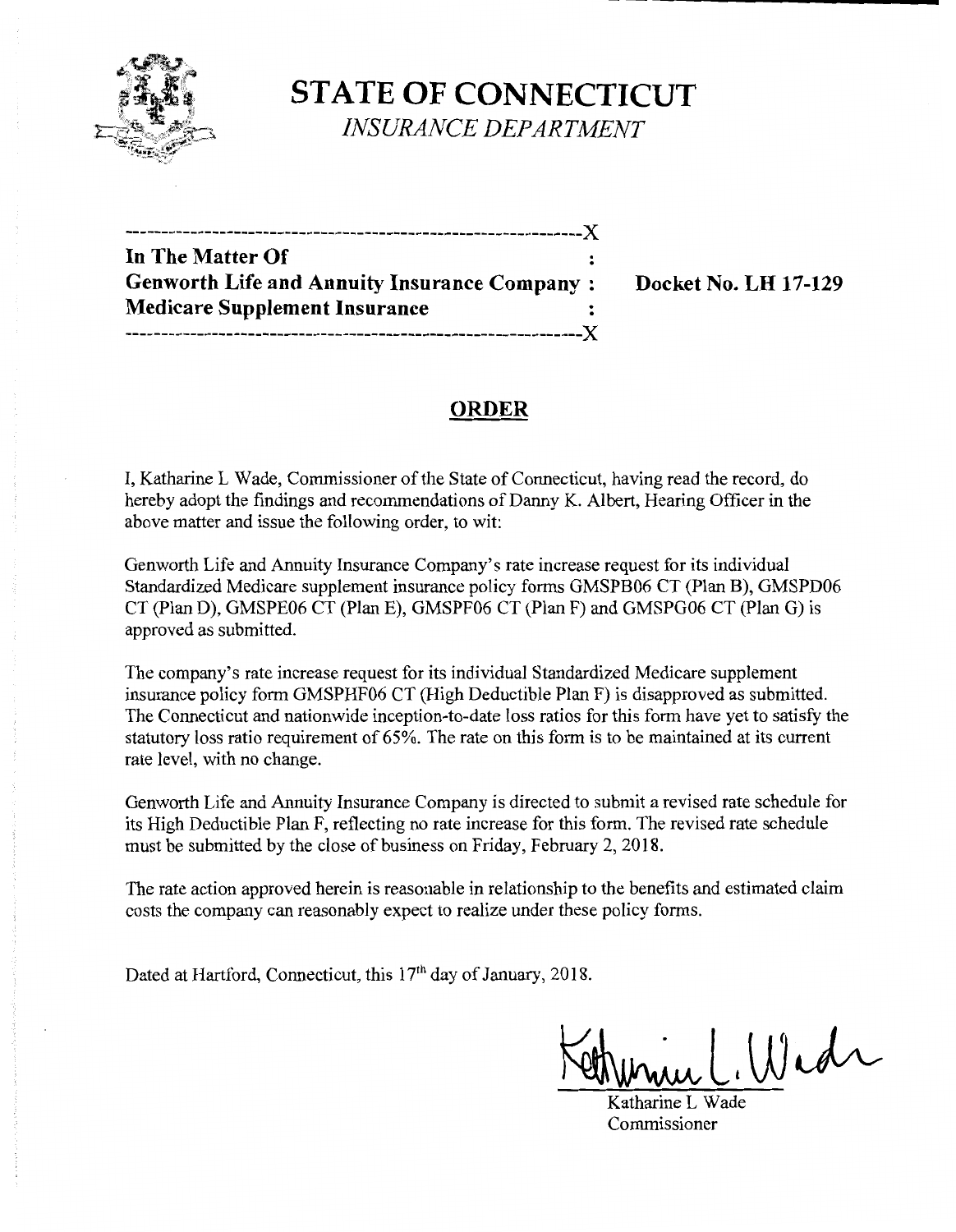

**STATE OF CONNECTICUT**  *INSURANCE DEPARTMENT* 

| In The Matter Of                             |  |
|----------------------------------------------|--|
| Genworth Life and Annuity Insurance Company: |  |
| <b>Medicare Supplement Insurance</b>         |  |
|                                              |  |

**Docket No. LH 17-129** 

## **PROPOSED FINAL DECISION**

### **I. INTRODUCTION**

The Insurance Commissioner of the State of Connecticut is empowered to review rates charged for individual and group Medicare supplement policies sold to any resident of this State who is eligible for Medicare. The source for this regulatory authority is contained in Chapter 700c and Section 38a-495a of the Connecticut General Statutes.

After due notice, a hearing was held at the Insurance Department in Hartford, CT on Wednesday, January 3, 2018, to consider whether or not the rate increases requested by Genworth Life and Annuity Insurance Company on its Medicare supplement insurance business should be approved.

No members from the general public attended the hearing.

No company representatives from Genworth Life and Annuity Insurance Company attended the hearing.

The hearing was conducted in accordance with the requirements of Section 3 8a-4 74, Connecticut General Statutes, the Uniform Administrative Procedures Act, Chapter 54 of Section 38a-8-1 et seq. of the Regulations of Connecticut State Agencies.

A Medicare supplement policy is a private health insurance policy sold on an individual or group basis, which provides benefits that are additional to the benefits provided by Medicare. For many years Medicare supplement policies have been highly regulated under both state and federal law to protect the interests of persons eligible for Medicare who depend on these policies to provide additional coverage for the costs of health care.

Effective December I, 2005, Connecticut amended its program of standardized Medicare supplement policies in accordance with Section 38a-496a of the Connecticut General Statutes, and Sections 38a-495al through 38a-495a-2I of the Regulations of Connecticut Agencies. This program, which conforms to federal requirements, provides a "core" package of benefits known as Plan A. Insurers may also offer any one or more of eleven other plans (Plans B through N).

Effective January I, 2006, in accordance with Section 38a-495c ofthe Connecticut General Statutes (as amended by Public Act 05-20) premiums for all Medicare supplement policies in the state must use community rating. Rates for Plans A through N must be computed without regard to age, gender, previous claims history or the medical condition of any person covered by a Medicare supplement policy or certificate.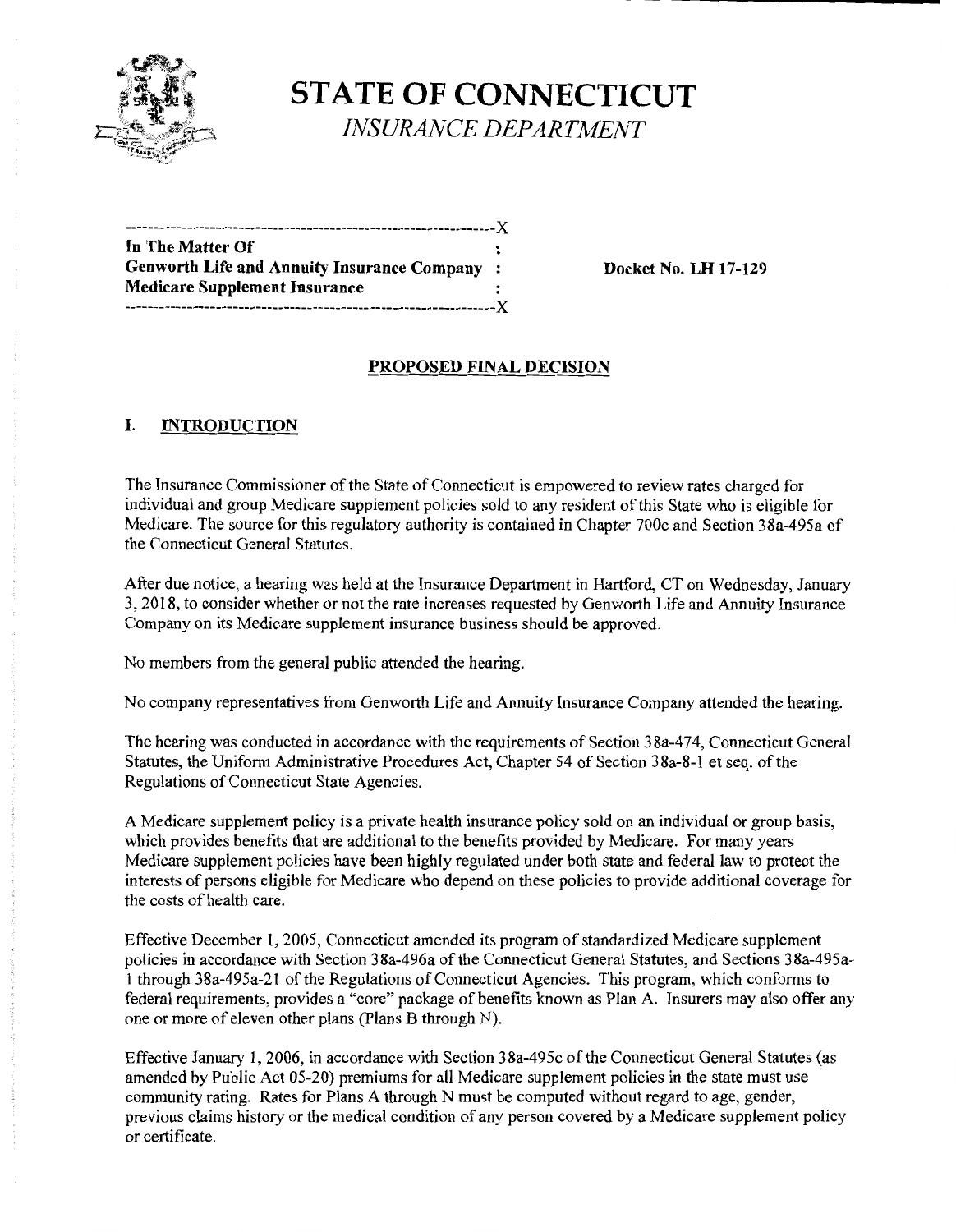The statute provides that coverage under Plans A through N may not be denied on the basis of age, gender, previous claims history or the medical condition of any covered person. Insurers may exclude benefits for losses incurred within six months from the effective date of coverage based on a pre-existing condition.

Effective October 1, 1998, carriers that offer Plan B or Plan C must make these plans as well as Plan A, available to all persons eligible for Medicare by reason of disability.

Insurers must also make the necessary arrangements to receive notice of all claims paid by Medicare for their insureds so that supplement benefits can be computed and paid without requiring insureds to file claim forms for such benefits. This process of direct notice and automatic claims payment is commonly referred to as "piggybacking" or "crossover".

Sections 38a-495 and 38a-522 of the Connecticut General Statutes, and Section 38a-495a-10 of the Regulations of Connecticut Agencies, state that individual and group Medicare supplement policies must have anticipated loss ratios of 65% and 75%, respectively. Under Sections 38a-495-7 and 38a-495a-10 of the Regulations of Connecticut Agencies, filings for rate increases must demonstrate that actual and expected losses in relation to premiums meet these standards, and anticipated loss ratios for the entire future period for which the requested premiums are calculated to provide coverage must be expected to equal or exceed the appropriate loss ratio standard.

Section 38a-473 of the Connecticut General Statutes provides that no insurer may incorporate in its rates for Medicare supplement policies factors for expenses that exceed 150% of the average expense ratio for that insurer's entire written premium for all lines of health insurance for the previous calendar year.

### II. **FINDING OF FACT**

After reviewing the exhibits entered into the record ofthis proceeding, and utilizing the experience, technical competence and specialized knowledge of the Insurance Department, the undersigned makes the following findings of fact:

1. Genworth Life and Annuity Insurance Company has requested the following rate increase on its individual standardized Medicare supplement plans:

|            | Proposed      |  |
|------------|---------------|--|
| Plan       | Rate Increase |  |
| B          | 2.0%          |  |
| D          | 2.0%          |  |
| E.         | 2.0%          |  |
| F          | 2.0%          |  |
| High Ded F | 2.0%          |  |
| ſ.         | 2.0%          |  |
|            |               |  |

There are 35 policies in-force in Connecticut as of 9/30/17, while there are 4,309 policies in-force nationwide.

2. The last rate increase approved by the Department was 9.5% for Plans B through G, effective 4/1/17.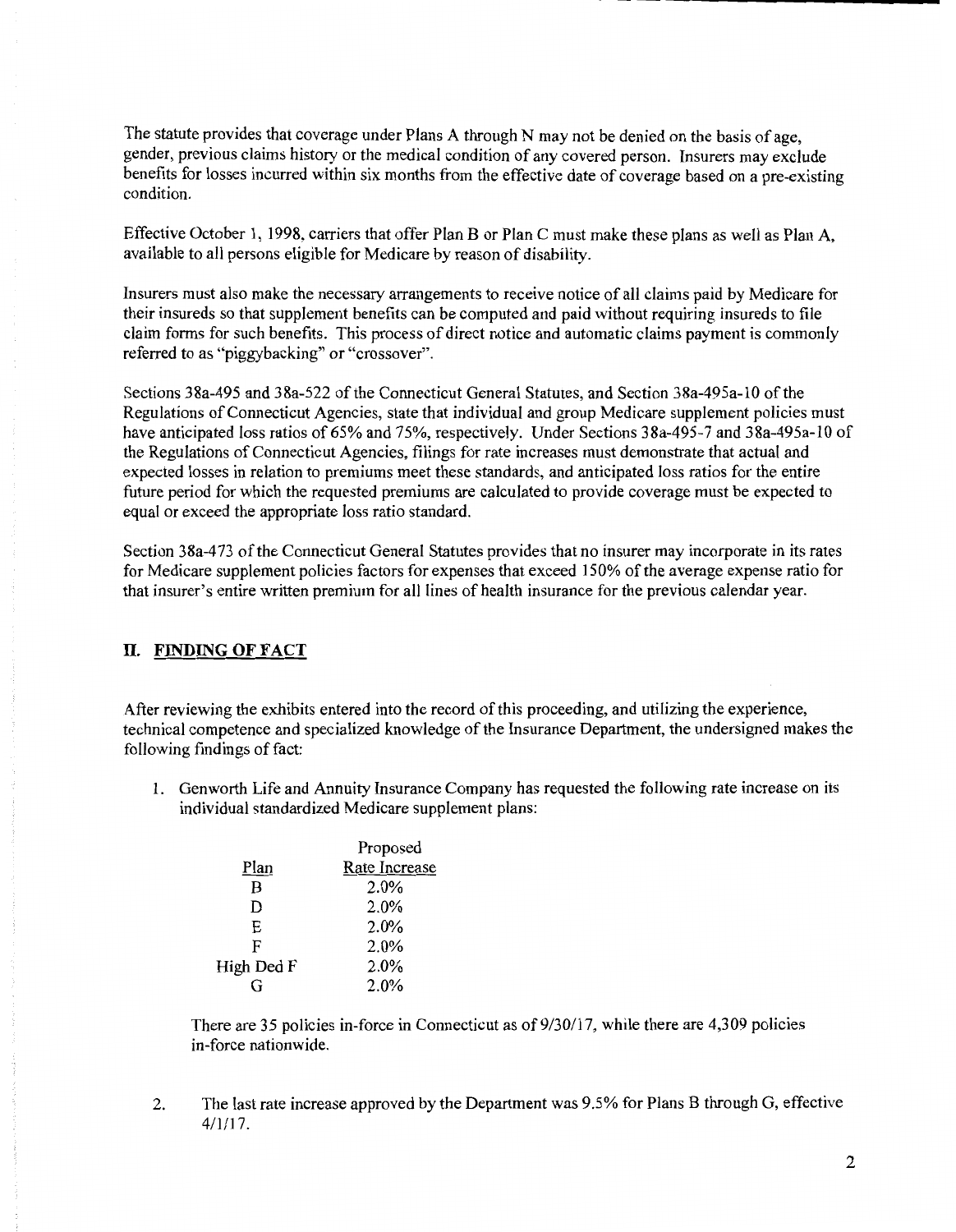- 3. These products were marketed through both independent and captive agents, but now represents a closed block of business.
- 4. Genworth Life and Annuity Insurance Company certified that their expense factors are in compliance with section 38a-473, C.G.S.
- 5. Genworth Life and Annuity Insurance Company has conformed to subsection (e) of section 38a-495c, C.G.S. regarding the automatic claims processing requirement.
- 6. Below is Connecticut specific loss ratios, by plan, for 2016, 2017 (through September) and inception-to-date:

| Plan   | 2016  | 2017  | Inception-to-date |
|--------|-------|-------|-------------------|
| B      | 7.0%  | 4.4%  | 142.5%            |
| D      | 28.1% | 40.5% | 91.7%             |
| E      | 23.9% | 49.8% | 88.7%             |
| F      | 14.4% | 38.8% | 72.3%             |
| High F | 20.5% | 7.7%  | 57.7%             |
| G      | 20.8% | 5.5%  | 91.6%             |
| Total  | 22.3% | 35.9% | 86.6%             |

7. Below is Nationwide loss ratios, by plan, for 2016, 2017 (through September) and inceptionto-date:

| Plan   | 2016  | 2017  | Inception-to-date |
|--------|-------|-------|-------------------|
| B      | 67.9% | 47.3% | 74.5%             |
| D.     | 56.4% | 56.7% | 73.0%             |
| E      | 66.1% | 67.0% | 83.9%             |
| F      | 62.5% | 66.1% | 66.0%             |
| High F | 45.6% | 69.3% | 32.2%             |
| G      | 74.5% | 75.3% | 69.4%             |
| Total  | 63.1% | 65.2% | 69.1%             |

- 8. The proposed rates are designed to satisfy the Connecticut regulatory loss ratio of 65%.
- 9. Genworth's 2018 Medicare supplement rate filing proposal is in compliance with the requirements of Regulation 38a-474 as it applies to the contents of the rate submission as well as the Actuarial memorandum.

#### **III. RECOMMENDATION**

Recommend that the 2.0% rate increase for plans B, D, E, F and G be approved as submitted. These rate changes are reasonable in relationship to the benefits, estimated claim costs and the anticipated loss ratios the company expects to realize on this business.

Also recommend that the 2.0% rate increase request for High Deductible Plan F be disapproved as submitted. Both Connecticut and Nationwide inception-to-date loss ratios have yet to achieve the required 65% loss ratio for High Deductible Plan F.